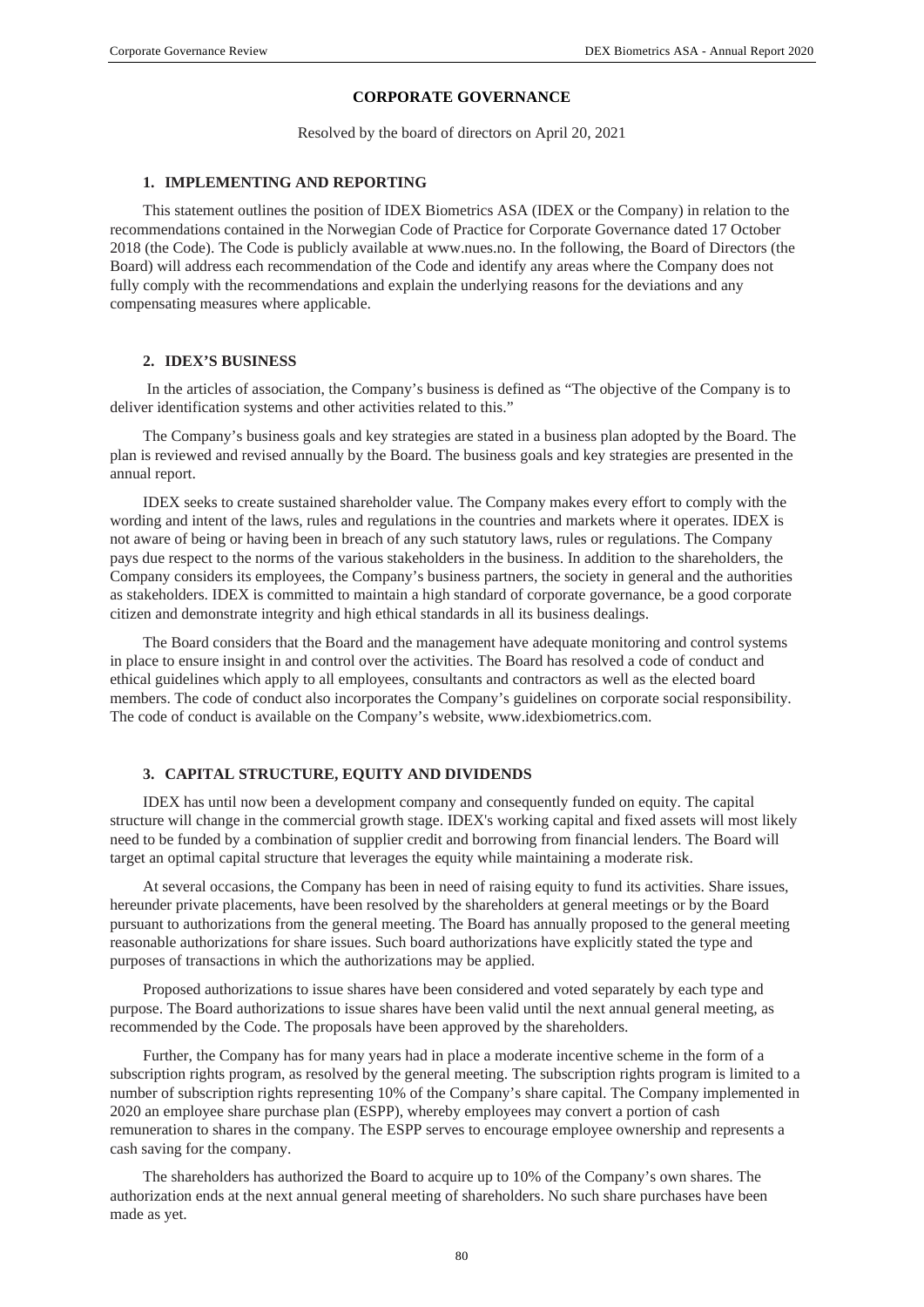IDEX has not as yet declared or paid any dividends on its shares. The Company does not anticipate paying any cash dividends on its shares within the current planning horizon. IDEX intends to retain future earnings, to finance operations and the growth of its business. Any future decision to pay dividends would be based on an amended dividend policy that may be instituted in due course, which policy would reflect the Company's financial condition, results of operation and capital requirements.

# **4. EQUAL TREATMENT OF SHAREHOLDERS AND TRANSACTIONS WITH CLOSE ASSOCIATES**

The Company places great emphasis on ensuring equal treatment of its shareholders. There are no trading restrictions or limitations relating only to non-residents of Norway under the articles of association.

In the authorizations to issue new shares where the shareholders resolve to waive the pre-emptive rights of existing shareholders, the rationale for doing so shall be included as part of the decision material presented to the general meeting. If and when such transactions are conducted, the justification will also be included in the announcements to the market.

All related‐party transactions, whether completed, in effect or future, have been and will be carried out on an arm's length basis. Any not immaterial future related-party transactions shall be subject to an independent third-party valuation unless the transaction by law requires shareholder approval. The Company takes legal and financial advice on these matters when relevant.

There are no clauses in the articles of association about trading in the Company's own shares, nor has the general meeting issued any such authorizations.

## **5. FREELY NEGOTIABLE SHARES**

The Company has one class of shares. Each share carries one vote. There are no restrictions on voting rights of the shares. All shares are freely assignable. The articles of association do not contain any restrictions on the shares.

## **6. GENERAL MEETINGS**

The general meeting of shareholders provides a forum for shareholders to discuss any matters with the Board. To the maximum degree possible, all members of the Board and the chair of the nomination committee shall be present at the general meeting. The Company's CEO and the auditor shall also be present at the general meeting. The shareholders elect a person to chair the general meeting. The Board will arrange for an independent candidate if so requested by shareholders. Notice of a meeting of the shareholders shall be sent in a timely manner, and the Company shall issue the notice and documents for a general meeting, including the proxy form, no later than 21 days before the date of the general meeting. Foreign residents will receive the notice and any documents in English. The documents shall be precise and comprehensive to provide shareholders a basis for voting on the various matters. The articles of association state that documents which deal with matters that are to be handled at the general meeting need not be sent to the shareholders if the documents timely have been made available on the Company's web site.

The Board endeavours to provide comprehensive information in relation to each agenda item in order to facilitate constructive discussions and informed resolutions at the meeting.

The notice will also provide information on the procedures shareholders must observe in order to participate in and vote at the general meeting. Shareholders who are unable to attend in person will be provided the option to vote by proxy in favor or against each of the Board's proposals. The notice shall contain a proxy form as well as information of the procedure for proxy representation. Electronic attendance and voting or advance votes have not been introduced in the articles of association. Under the temporary Covid-19 changes to the PLCA, the 2020 annual general meeting and extraordinary general meeting, and the 2021 annual general meeting have been/will be held as web meetings. At the meeting, votes shall be cast separately on each subject and for each office/candidate in the elections. Consequently, the proxy form shall to the extent possible, facilitate separate voting instructions on each subject and on each office/candidate in the elections. The notice, as well as the Company's website, will set out that the shareholders have the right to propose resolutions in respect of matters to be dealt with at the general meeting.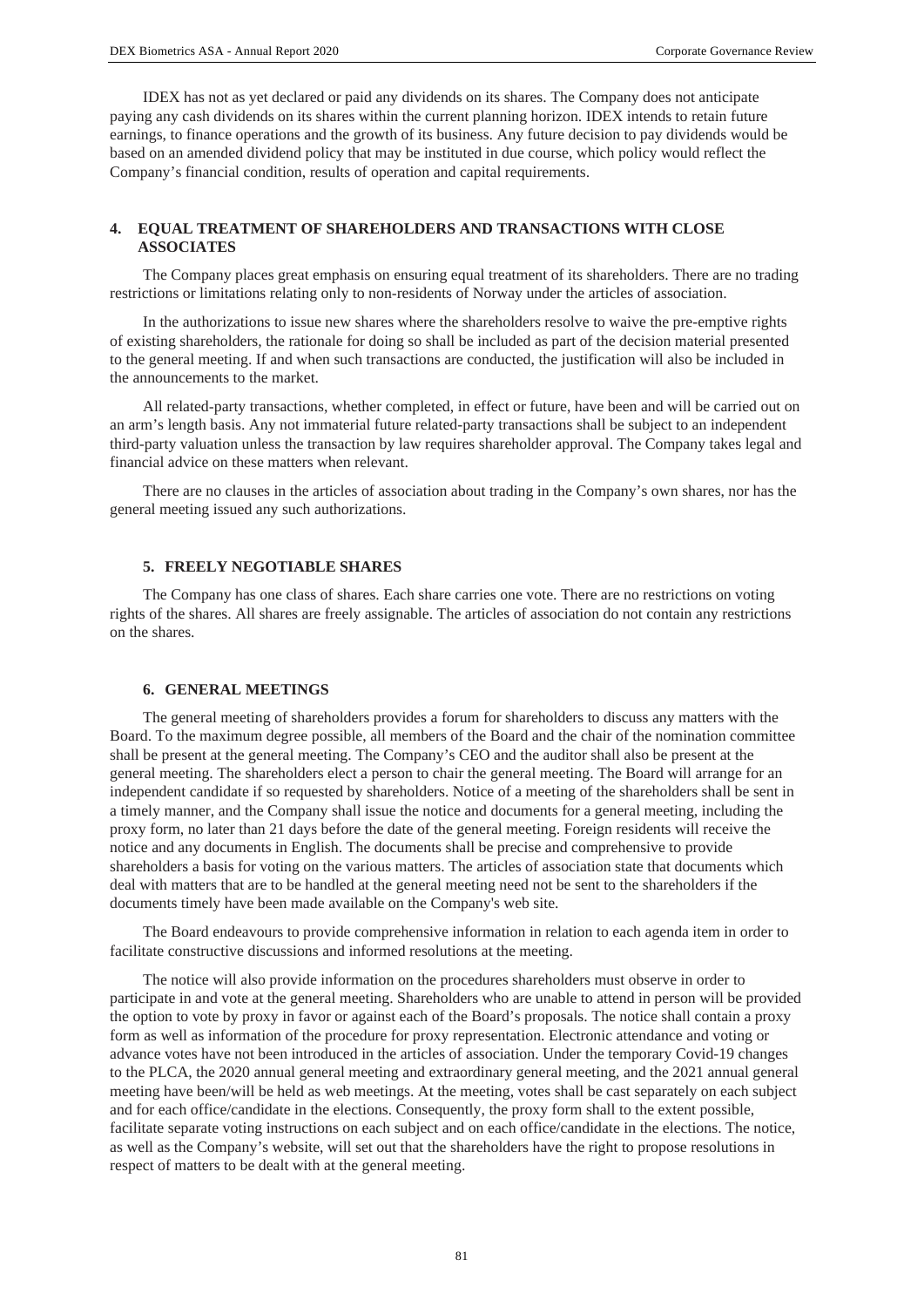# **7. NOMINATION COMMITTEE**

The nomination committee is implemented in the Company's articles of association, and the mandate for the nomination committee has been resolved by the annual general meeting. The mandate is compliant with the current version of the Code. The annual general meeting elects the chair and two committee members. No current board member or IDEX executive is a member of the nomination committee. The current chair of the nomination committee was a board member of the Company before 2007.

The mandate states that the nomination committee shall comply with the relevant sections in the Code. The nomination committee shall prepare and present proposals to the annual general meeting in respect of the following matters:

- Propose candidates for election to the Board.
- Propose the remuneration to be paid to the Board members.
- Propose candidates for election to the nomination committee.
- Propose the remuneration to be paid to the nomination committee members.

The nomination committee shall give a brief account of how it has carried out its work and shall substantiate its recommendations.

Information about the nomination committee, including deadlines and contact details, is available on the Company's web site.

## **8. BOARD OF DIRECTORS; COMPOSITION AND INDEPENDENCE**

The majority of the members of the Board shall be independent of the Company's executive management, material business contacts and the company's larger shareholders. This is intended to ensure that sufficient independent advice and judgment is brought to bear. All board members are required to make decisions objectively in the best interest of the Company. The majority of the current Board meets the independence criteria of the Code. The Board meets the statutory gender requirements. The board members' attendance statistics is included in the presentation of the board members in the annual report.

The articles of association state that there shall be from three to seven board members. The service period is not stated in the articles, hence the Board members stand for election every two years pursuant to the provisions of the PLCA. It follows from the articles of association that the chair of the Board shall be elected separately.

The Board considers that it is beneficial for the Company and its shareholders at large that the Board members hold shares in the Company and encourages such share ownership.

The Board pays attention to ensure that ownership shall not in any way affect or interfere with proper performance of the fiduciary duties which the Board members and the management owe the Company and all shareholders. As and when appropriate, the Board takes independent advice in respect of its procedures, corporate governance and other compliance matters.

## **9. THE WORK OF THE BOARD OF DIRECTORS**

The division of responsibility and duties between the Board and the managing director (CEO) is based on applicable laws and well‐established practices, which have been stated in board instructions in accordance with the PLCA. The Board instructions also set out the number of scheduled Board meetings per year and the procedures in connection with the Board's work and meetings.

The Board instructions state that the Board has the ultimate responsibility for the organization and planning of the Company, as well as a control and supervisory function, hereunder a duty to keep itself informed. The Board shall appoint the managing director and determine his or her remuneration and also possibly give notice or dismiss the managing director. The Board shall ensure that the organization of the accounting and funds management includes adequate control procedures. The Board shall monitor and followup the status and development of the Company's operational, financial and other results.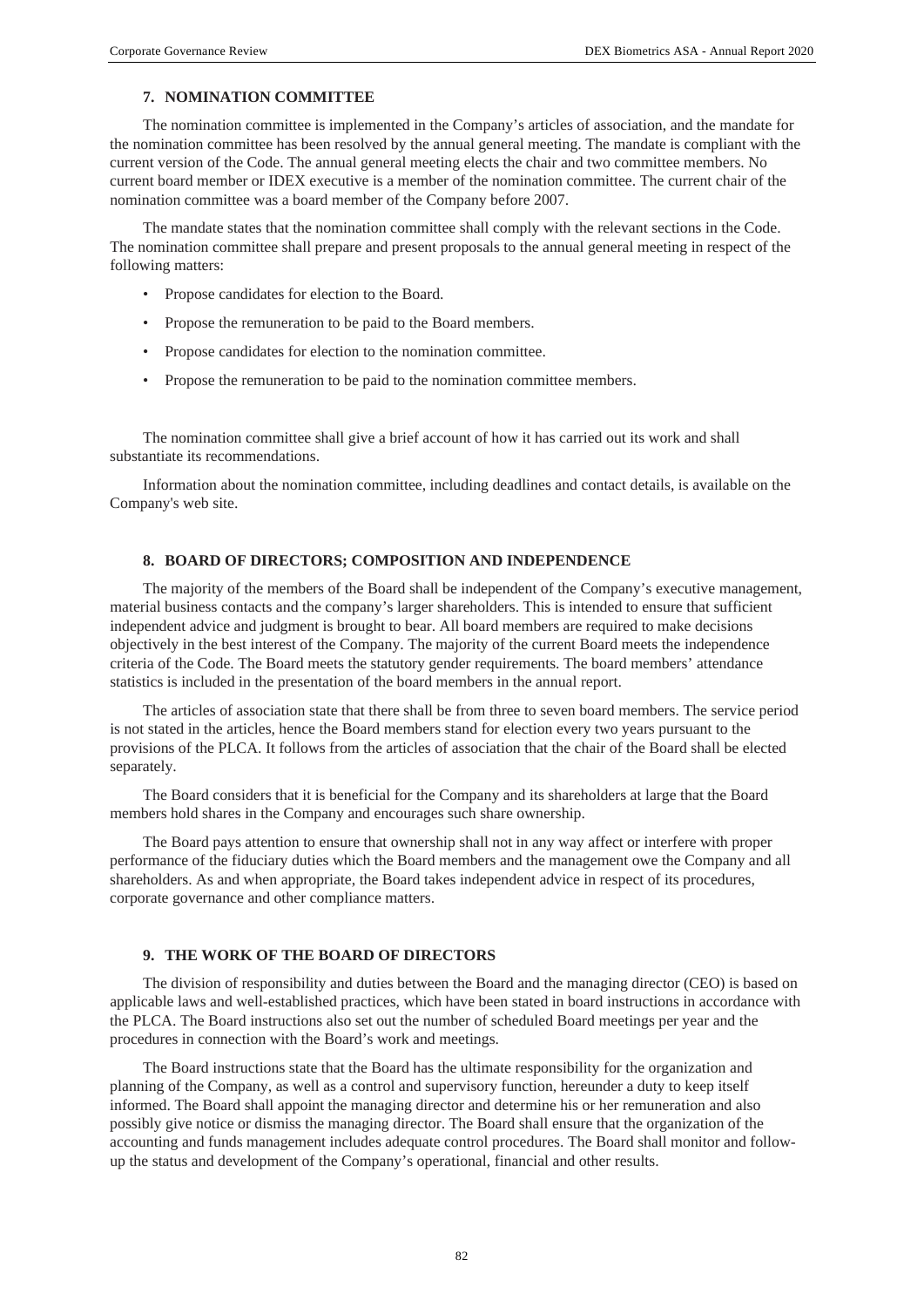The Board sets out an annual plan for its work, focusing on business goals and key strategies as described. Section 2 above. The Board instructions also list inter alia the following tasks:

- Issue interim and annual financial statements and other statutory reports;
- Issue notice of the annual general meeting;
- Resolve the annual plan and budget, including capital expenditure budget;
- Resolve investment in and disposals of subsidiaries and associated companies, and in real estate;
- Resolve and issue guarantees and other commitments and the pledging of assets;
- Resolve customer-related or revenue-generating agreements as well as other agreements and activities which are significant and would be expected to have a significant impact on the Company's results and financial position; and
- Determine whether legal proceedings should be commenced or settled.

The Board instructions state that in situations when the chair cannot or should not lead the work of the Board, the deputy chair shall chair the Board. If the deputy chair is also prevented from chairing the meeting, the longest-serving board member present shall chair the meeting until an interim chair has been elected by and among the board members present.

The Board conducts a self-evaluation of its performance and expertise annually.

Effective March 1, 2021, IDEX established a separate audit committee consisting of three independent Board members. The audit committee is advisory to the Board. The Board has set up an audit committee charter that is compliant with the rules that follows from the Norwegian PLCA and the U.S. Securities Exchange Act of 1934 and the listing rules of the Nasdaq Stock Market.

In 2019, the Board elected two of its members to serve as a compensation committee. The committee members were re-elected in 2020. The compensation committee is advisory to the Board, and also serves as an advisory forum to the managing director. The Board has set up a compensation committee charter.

Members of the Board and the management are obliged to notify the Board if they have any material direct or indirect interest in any transaction contemplated or entered into by the Company or any other matter that will be considered by the Board.

## **10. RISK MANAGEMENT AND INTERNAL CONTROL**

The Board has adopted rules and guidelines regarding, amongst other matters, risk management and internal control. The rules and guidelines duly take into account the extent and nature of the Company's activities as well as the Company's corporate values and code of conduct, including corporate social responsibility. The Board conducts an annual review of the Company's most important areas of exposure to risk and its internal control arrangements, including the reporting procedures.

Effectice February 24, 2021, IDEX established a separate audit committee consisting of three independent Board members. Before that date, the full board was also the audit committee. The audit committee is advisory to the Board. The Board has set up an audit committee charter that is compliant with the rules in the Norwegian PLCA and the U.S. Securities Exchange Act of 1934 and the listing rules of the Nasdaq Stock Market.

IDEX issues interim financial reports each quarter and an annual financial report. The accounting policies applied when preparing the reports satisfy regulatory requirements. The Board reviews monthly financial reports for the group, comparing actual results to budget or plan. The size of the Company's operation and staff numbers necessarily leads to dependence on key individuals. However, the same factors also provide for transparency and inherent risk reduction. The subsidiaries are operationally integrated in the parent company, and the group works as one, unified company with staff on several sites. Legal and financial interaction between the group companies is conducted on arm's length terms.

IDEX's activities and financials are controlled by the parent company. The audit committee meets separately with the external auditor at least once per year to review risk factors and measures, and any incidents and issues. The audit committee reviews all interim and annual financial reports before resolution by the Board. The Board has resolved a financial manual, which sets out policies and procedures for financial management and reporting in the group. This manual provides instructions for financial planning, treasury, accounting and reporting. It is reviewed annually by the audit committee, and updated as and when appropriate. The Board acknowledges that, having operations spread over four sites on three continents outside Norway,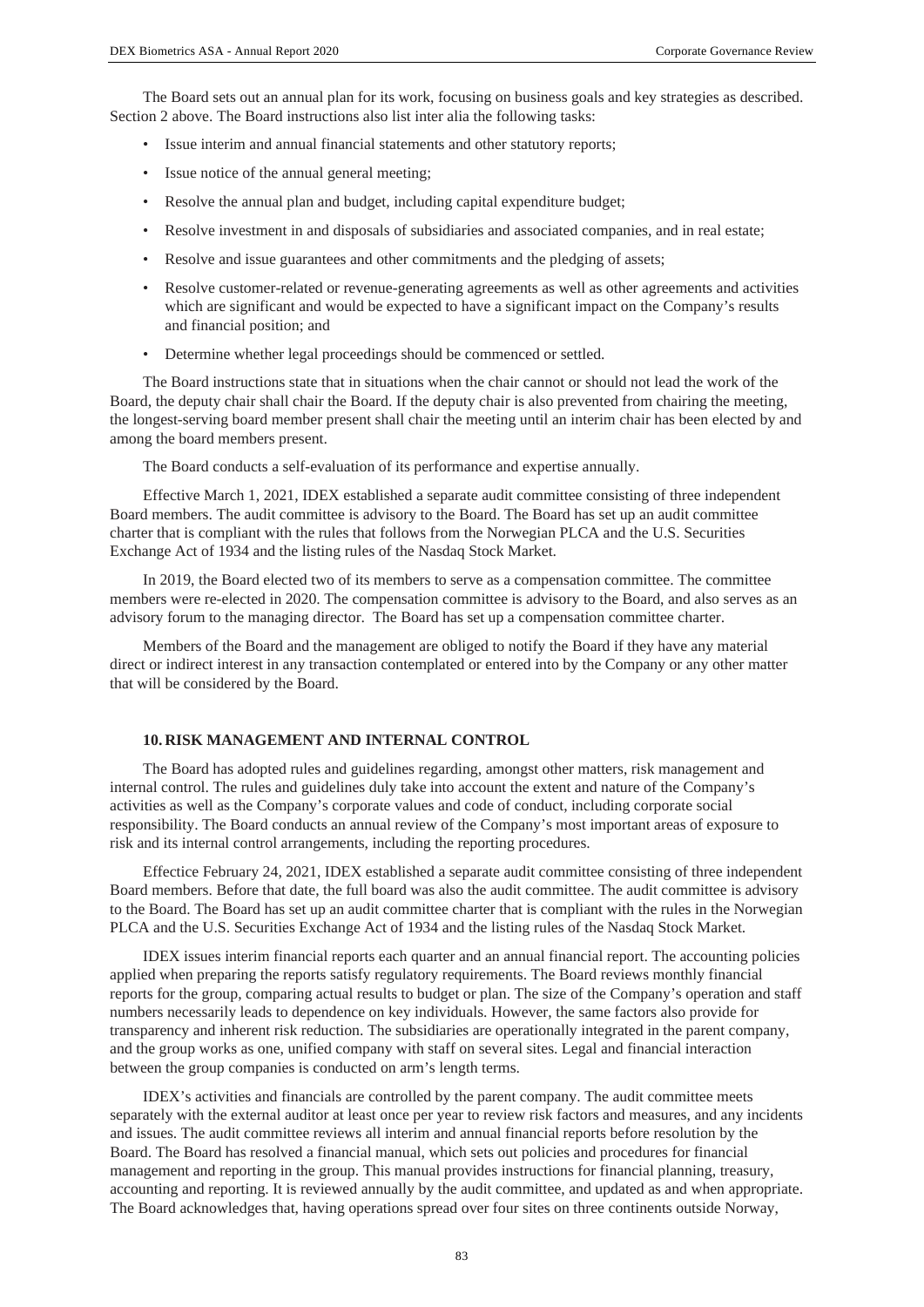business control is a practical challenge. In addition to the financial framework and systems, IDEX has implemented comprehensive IT systems and quality management systems and standardised operating procedures which ensures adequate business controls.

IDEX does not operate a separate internal audit function. The CFO department conducts internal reviews of the group companies. Each review is conducted by a staff member not involved in transaction processing in the entity in question, and the findings are reported to the audit committee.

As regards share trading by IDEX's Board members, employees and individual contractors, as well as their close relations and controlled entities, the Board has adopted an insider manual with ancillary documents. The insider manual is intended to ensure that, among other things, trading in the Company's shares by insiders are conducted in accordance with applicable laws and regulations.

## **11. REMUNERATION OF THE BOARD OF DIRECTORS**

A reasonable cash remuneration to the Board members for their services from the annual general meeting in 2019 until the annual general meeting in 2020 was proposed to and resolved at the annual general meeting 2020. To lessen the cash outflow and stimulate shareholding among the Board members, the annual general meeting granted an option for the Board members to receive the remuneration partly or fully in the form of shares. Two board members took up this option in 2020. Amount details are disclosed in the financial statements.

The nomination committee shall propose board remuneration for the period between the annual general meetings of 2020 and 2021. No share-based incentives have been granted as board remuneration. Any Board member performing work for the Company beyond the board duty shall ensure that such assignments do not in any way affect or interfere with proper performance of the fiduciary duties as a board member. Moreover, the Board, without the participation of the interested member, shall approve the terms and conditions of any such arrangements. Adequate information about the remuneration shall be disclosed in the annual financial statements.

Advokatfirmaet Ræder AS, in which IDEX's chair, Morten Opstad, is a partner, renders legal services to the Company. Generally, such services are largely undertaken by lawyers at Ræder other than Mr. Opstad. In the cases where legal services provided by Ræder are carried out by Mr. Opstad, such services, which are outside Mr. Opstad's duties as chair, are invoiced by Ræder. The legal fees to Ræder are disclosed in the financial statements.

Larry Ciaccia, who was last re-elected board member at the annual general meeting on 9 May 2019, has served on IDEX's Strategy Advisory Council (SAC) since January 2014 and continues his tenure on the SAC, for which he is remunerated separately. Mr. Ciaccia also provides consulting services to IDEX for a fixed annual fee, and he has been granted incentive subscription rights in his capacity as adviser to IDEX. The fees and share-based remuneration to Mr. Ciaccia are disclosed in the financial statements.

## **12. REMUNERATION TO THE MANAGEMENT**

IDEX offers market‐based compensation packages for the executives and employees in order to attract and retain the competence which the Company needs. The company has in place an incentive subscription rights plan for its employees, including management. Managers may also participate in the ESPP. The terms of these programmes are the same for managers as for other employees.

Senior managers have notice periods of 3 to 6 months. No so-called golden parachutes are in effect, and post-employment pay will only apply in case the Company invokes contractual non-competition clauses.

The Board shall determine the compensation of the CEO. The cash incentive remuneration per calendar year is limited to an amount or a percentage of annual base pay. It follows from the nature of the incentive subscription rights programme resolved by the annual general meeting that the limit does not apply to the possible gain on subscription rights. The Board has adopted a policy for the CEO's remuneration of the employees.

At the annual general meeting, the Board will present to the shareholders a statement of remuneration to officers in a separate document attached to the notice of the annual general meeting. The statement shall clearly state which aspects of the guidelines are advisory and which are binding, and the general meeting will resolve the aspects separately. The resolution by the annual general meeting is binding to the extent it relates to sharebased compensation, and advisory in other aspects.